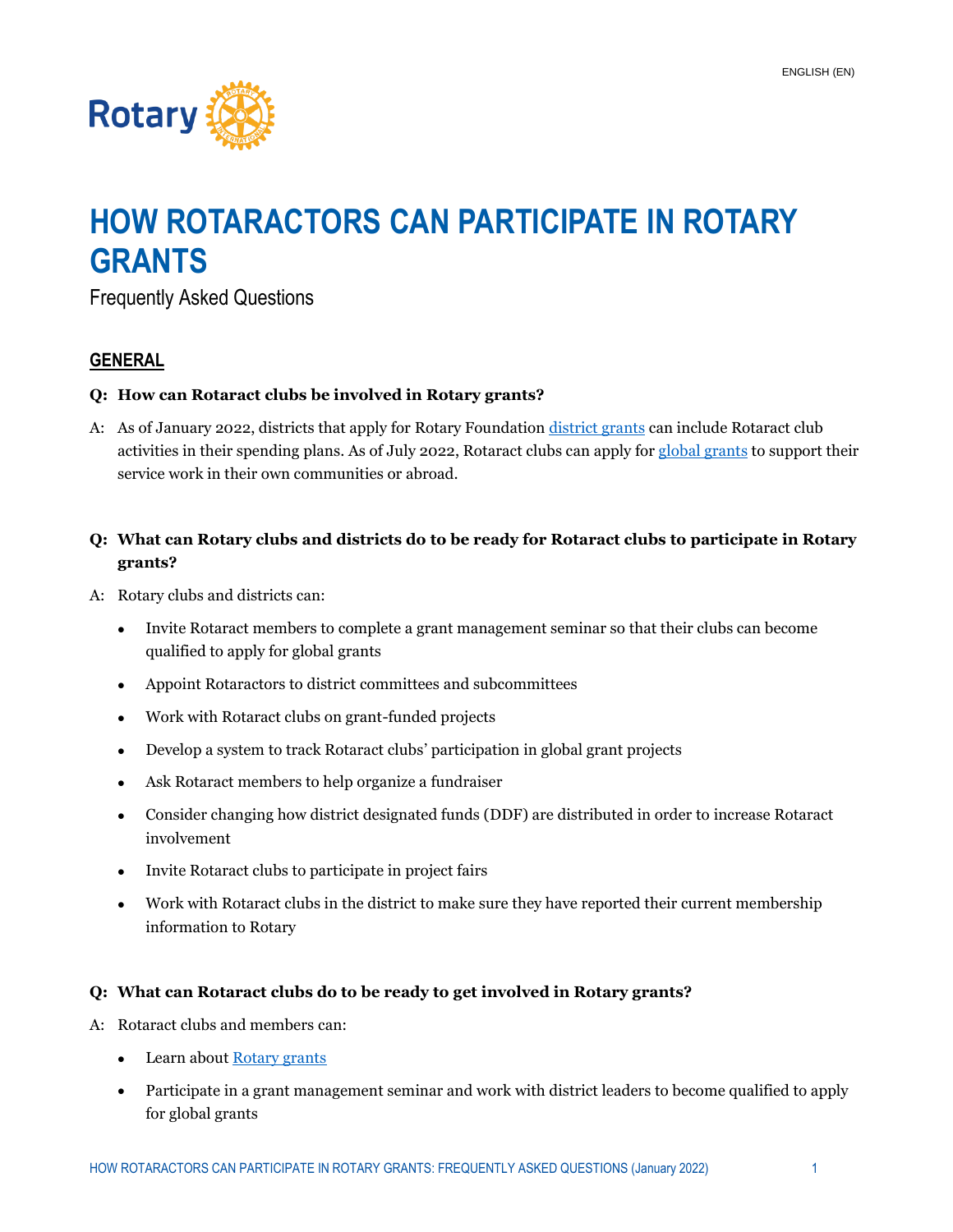- Help conduct a community assessment
- Take an active role in implementing a project funded by a district or global grant
- Work with a Rotary club to organize a fundraiser for a grant-funded project
- Participate in public relations and advocacy efforts for a grant-funded project
- Contribute technical, cultural, or academic expertise to a grant-funded project
- Make sure that your club's current membership information has been reported to Rotary

## **Q: Can Rotaract clubs apply for disaster response grants?**

A: No, disaster response grants are awarded to districts. However, a district may choose to distribute grant funds to a Rotaract club to carry out disaster response activities.

## **Q: Can Rotaract clubs apply for Programs of Scale grants?**

A: Yes, Rotaract clubs may apply for Programs of Scale grants[. Learn more](https://my.rotary.org/en/take-action/apply-grants/programs-scale-grants) about Programs of Scale.

## **Q: Can Rotaract members benefit from grant-funded training?**

A: Yes, Rotaractors can take part in grant-funded training such as a vocational training team. In order to comply with Rotary's conflict of interest policy, the grant that benefits a Rotaract member may not be sponsored by that person's Rotaract club.

## **Q: Can Rotaractors receive a district or global grant scholarship?**

A: Yes. The Rotary Foundation Trustees have agreed that Rotaractors can benefit from scholarships funded by a district or global grant. In order to comply with Rotary's conflict of interest policy, the grant that benefits a Rotaract member may not be sponsored by that person's Rotaract club.

## **Q: Can Rotaract members serve as vocational training team members?**

A: Yes. Rotaractors can either receive or provide training as part of a vocational training team. Rotaract members who want to serve on a team that will provide training through a global grant need to have at least two years of work experience in the relevant area of focus.

# **Q: Will Foundation giving reports on My Rotary include donations made by members of Rotaract?**

A: Yes, giving reports will include contributions made by Rotaractors, which will facilitate donor recognition and the tracking of club giving totals. As reports become available on My Rotary, individual Rotaract and Rotary members will be able to view the report on their own giving, and current club, district, and regional officers will be able to view the reports for their respective Rotaract and Rotary members. Reports with giving data may only be viewed for official business purposes, in accordance with Rotary's privacy policy.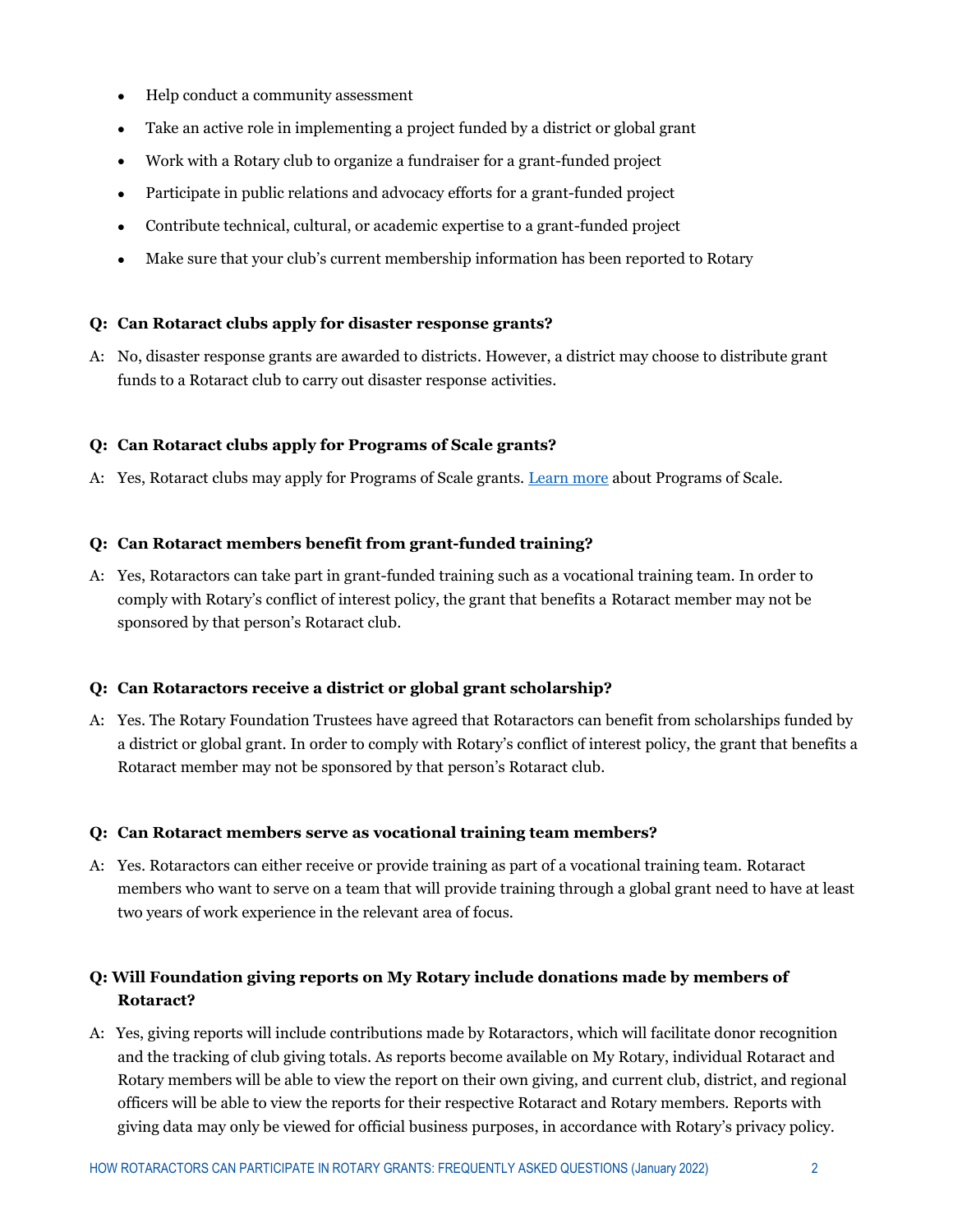Write to [annualfund@rotary.org](mailto:annualfund@rotary.org) with questions about Foundation giving reports.

## **GLOBAL GRANTS**

## **Q: Does a Rotaract club need prior experience with global grants to apply for a global grant?**

A: Yes. To be eligible to sponsor a global grant, a Rotaract club needs to have previously worked with a Rotary club or district on a global grant-funded project.

# **Q: What types of activities qualify as prior experience for Rotaract clubs that want to apply for global grants?**

- A: These activities qualify as prior experience with global grants:
	- Conducting a community assessment in preparation for a global grant
	- Raising funds for a global grant
	- Participating in public relations efforts for a global grant-funded project
	- Actively participating in implementing a global grant-funded project
	- Providing technical support to a global grant-funded project
	- Helping to measure and evaluate a global grant-funded project

# **Q: How will a Rotaract club's participation in global grants be monitored to ensure that a club applying for a grant has the necessary prior experience?**

A: The district will track a Rotaract club's participation in global grants. When district Rotary Foundation chairs authorize an application, they will confirm that the club meets the participation requirement. The Rotary Foundation won't manage this information.

# **Q: Can two Rotaract clubs sponsor a global grant, with one as the host sponsor and the other as the international sponsor?**

A: No. If one sponsor is a Rotaract club, the other needs to be a Rotary club or district.

## **Q: When a Rotaract club applies for a global grant, who authorizes the application?**

A: The Rotaract club president will authorize the application on behalf of the club.

## **Q: Do Rotaract clubs have access to the Grant Center to apply for a global grant?**

A: As of July 2022, Rotaract clubs can apply for a global grant using the Grant Center. To plan and prepare a draft application in advance, clubs can use the [Global Grant Application Template.](https://my-cms.rotary.org/en/document/global-grant-application-template)